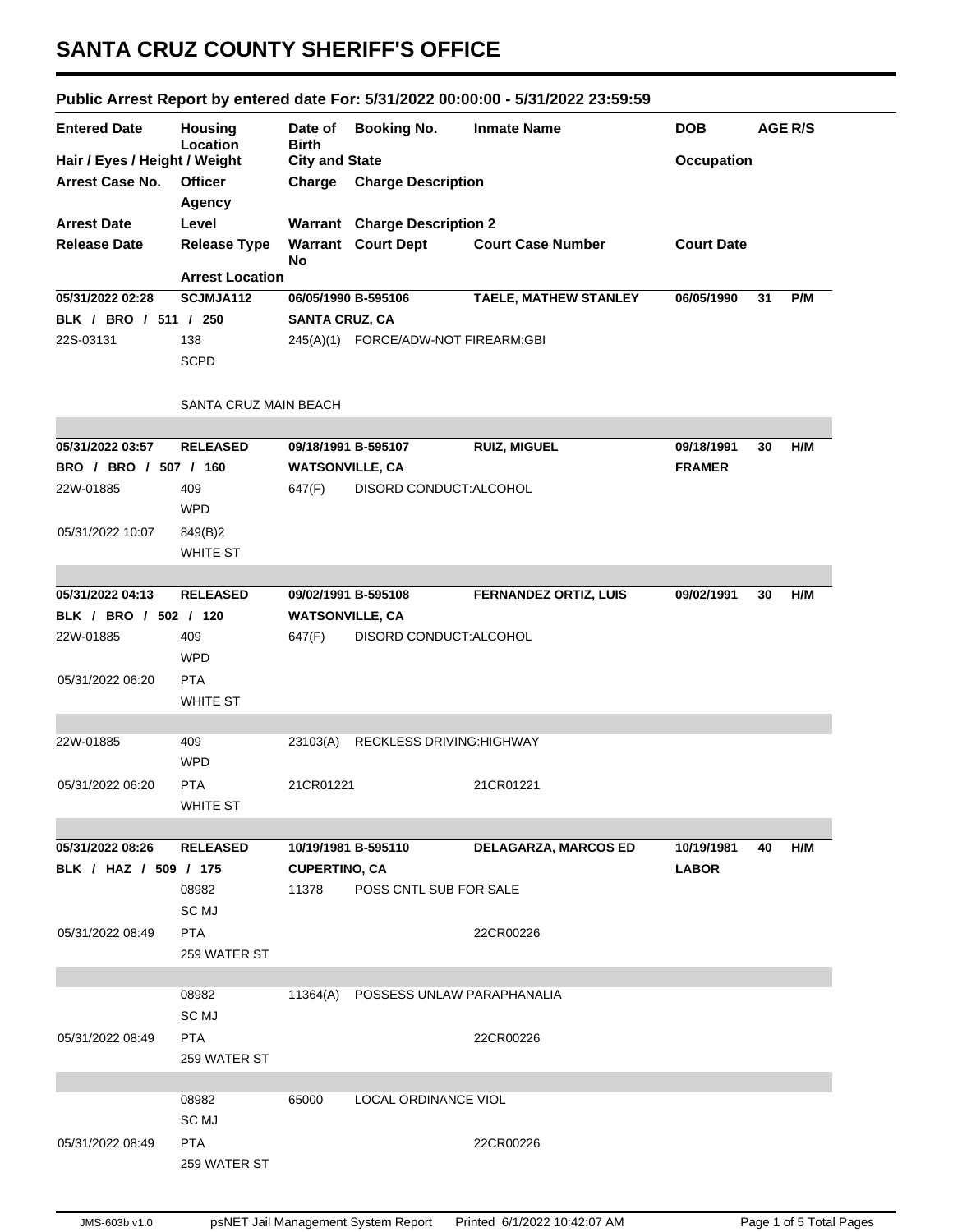|                       | 08982                            | 65000                  | LOCAL ORDINANCE VIOL               |                                                                       |                |    |     |
|-----------------------|----------------------------------|------------------------|------------------------------------|-----------------------------------------------------------------------|----------------|----|-----|
|                       | SC MJ                            |                        |                                    |                                                                       |                |    |     |
| 05/31/2022 08:49      | <b>PTA</b>                       |                        |                                    | 22CR00226                                                             |                |    |     |
|                       | 259 WATER ST                     |                        |                                    |                                                                       |                |    |     |
|                       |                                  |                        |                                    |                                                                       |                |    |     |
|                       | 08982                            | 65000                  | LOCAL ORDINANCE VIOL               |                                                                       |                |    |     |
|                       | SC <sub>MJ</sub>                 |                        |                                    |                                                                       |                |    |     |
| 05/31/2022 08:49      | <b>PTA</b>                       |                        |                                    | 22CR00226                                                             |                |    |     |
|                       | 259 WATER ST                     |                        |                                    |                                                                       |                |    |     |
|                       |                                  |                        |                                    |                                                                       |                |    |     |
| 05/31/2022 08:44      | SCJMJFBUNKA0308/18/1980 B-595111 |                        |                                    | WHITE, CHRISTOPHER THOMAS 08/18/1980                                  |                | 41 | W/M |
| BLN / BLU / 509 / 170 |                                  |                        | <b>SCOTTS VALLEY, CA</b>           |                                                                       | <b>RENTALS</b> |    |     |
| 2204096               | 13244                            |                        |                                    | 22810(A) UNLAWFUL POSSESS/USE TEAR GAS OR TEAR GAS WEAPON: EX FEL/ETC |                |    |     |
|                       | SCSO                             |                        |                                    |                                                                       |                |    |     |
|                       |                                  |                        |                                    |                                                                       |                |    |     |
|                       | LOCKEWOOD LN/TWIN PINES DR       |                        |                                    |                                                                       |                |    |     |
|                       |                                  |                        |                                    |                                                                       |                |    |     |
| 2204096               | 13244                            |                        | 1203.2(A) PROB VIOL:REAREST/REVOKE |                                                                       |                |    |     |
|                       | <b>SCSO</b>                      |                        |                                    |                                                                       |                |    |     |
|                       |                                  |                        |                                    | 20CR01746                                                             |                |    |     |
|                       | LOCKEWOOD LN/ TWIN PINES DR      |                        |                                    |                                                                       |                |    |     |
|                       |                                  |                        |                                    |                                                                       |                |    |     |
| 05/31/2022 09:38      | <b>SCJMJQ221</b>                 |                        | 05/07/1979 B-595113                |                                                                       | 05/07/1979     | 43 | H/M |
| BLK / BRO / 508 / 220 |                                  | <b>WATSONVILLE, CA</b> |                                    |                                                                       |                |    |     |
| 22W-01886             | T0008                            | 273.5                  | <b>INFLICT CRPL INJ SP/COHAB</b>   |                                                                       |                |    |     |
|                       | <b>WPD</b>                       |                        |                                    |                                                                       |                |    |     |
| 05/31/2022 06:59      | F                                |                        | "INCREASE"                         |                                                                       |                |    |     |
|                       |                                  |                        | <b>INCREASE</b>                    |                                                                       |                |    |     |
|                       | PENNSYLVANIA                     |                        |                                    |                                                                       |                |    |     |
|                       | T0008                            |                        | 1203.2(A) PROB VIOL:REAREST/REVOKE |                                                                       |                |    |     |
| 22W-01886             | <b>WPD</b>                       |                        |                                    |                                                                       |                |    |     |
|                       |                                  |                        |                                    |                                                                       |                |    |     |
|                       |                                  |                        |                                    | 18CR04897                                                             |                |    |     |
|                       | PENNSYLVANIA                     |                        |                                    |                                                                       |                |    |     |
| 05/31/2022 10:51      | SCJMJISOBER1 12/12/1989 B-595114 |                        |                                    | <b>COOPER, ELIZABETH</b>                                              | 12/12/1989     | 32 | W/F |
|                       |                                  |                        |                                    | <b>KATHLEEN</b>                                                       |                |    |     |
| BLN / BLU / 502 / 145 |                                  | SONORA, CA             |                                    |                                                                       |                |    |     |
| 22S-03138             | 164                              | 647(F)                 | DISORD CONDUCT: ALCOHOL            |                                                                       |                |    |     |
|                       | <b>SCPD</b>                      |                        |                                    |                                                                       |                |    |     |
|                       |                                  |                        |                                    |                                                                       |                |    |     |
|                       | <b>MISSION AND SWIFT</b>         |                        |                                    |                                                                       |                |    |     |
|                       |                                  |                        |                                    |                                                                       |                |    |     |
| 05/31/2022 11:24      | <b>RELEASED</b>                  |                        | 09/23/1969 B-595115                | <b>KOPYLOV, VLADIMIR</b>                                              | 09/23/1969     | 52 | W/M |
| BLN / BLU / 510 / 165 |                                  |                        | RANCHO CORDOVA, CA                 |                                                                       |                |    |     |
| 2204104               | 12273                            | 647(F)                 | DISORD CONDUCT: ALCOHOL            |                                                                       |                |    |     |
|                       | SCSO                             |                        |                                    |                                                                       |                |    |     |
| 05/31/2022 20:33      | <b>PTA</b>                       |                        |                                    |                                                                       |                |    |     |
|                       | 7500 BLK SOQUEL DR               |                        |                                    |                                                                       |                |    |     |
|                       |                                  |                        |                                    |                                                                       |                |    |     |
| 2204104               | 12273                            | 11364(A)               | POSSESS UNLAW PARAPHANALIA         |                                                                       |                |    |     |
|                       | <b>SCSO</b>                      |                        |                                    |                                                                       |                |    |     |
| 05/31/2022 20:33      | <b>PTA</b>                       |                        |                                    |                                                                       |                |    |     |
|                       | 7500 BLK SOQUEL DR               |                        |                                    |                                                                       |                |    |     |
|                       |                                  |                        |                                    |                                                                       |                |    |     |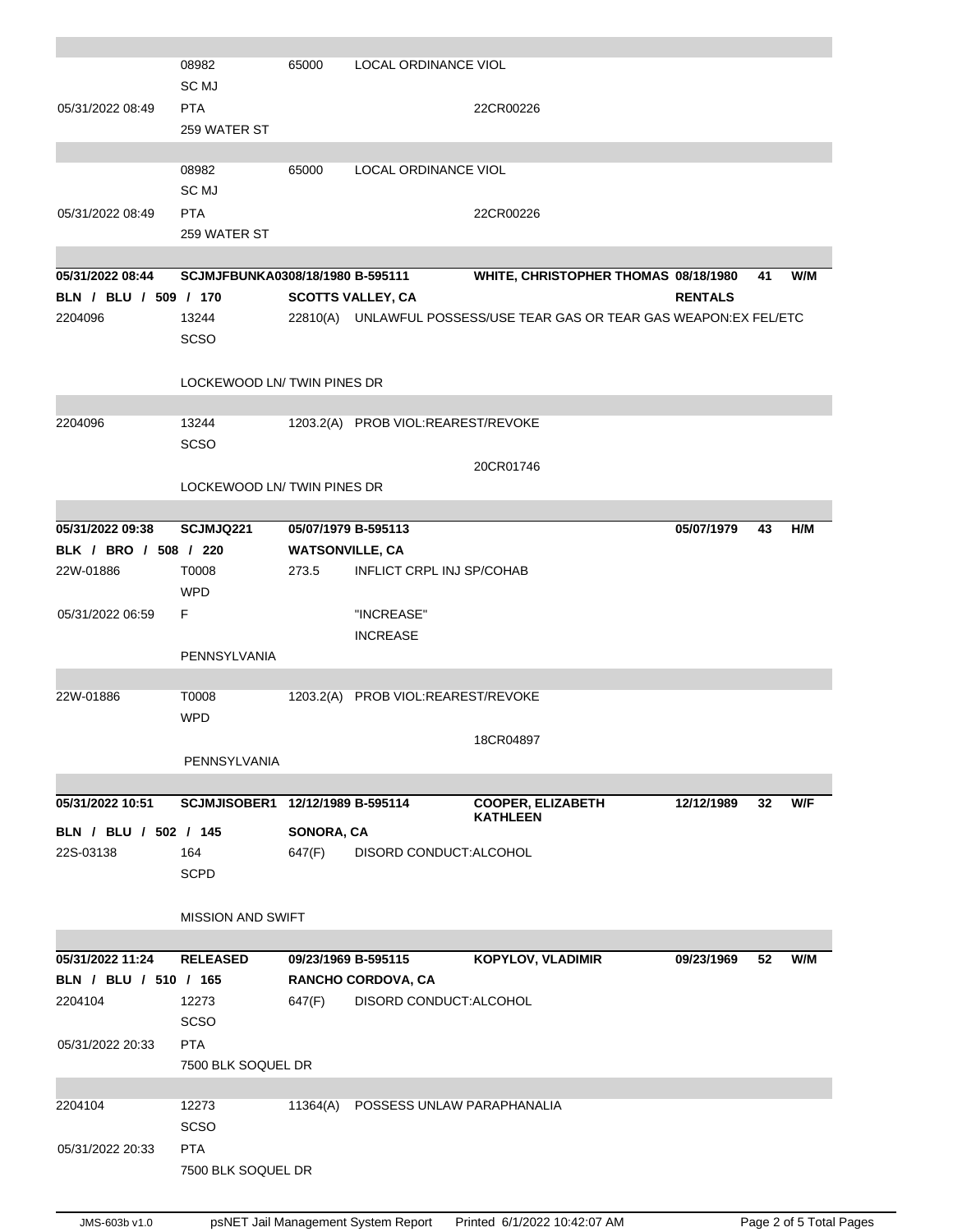| 05/31/2022 12:03<br>BLN / BLU / 504 / 130<br>2204105                     | SCJMJQ241<br>13349<br>SCSO<br>900 BLK 36TH AVE        | <b>SANTA CRUZ, CA</b>  | 09/23/1993 B-595117<br>368(B)(1) HARM/DEATH:ELDER/DEP ADLT | <b>MOGENSON, EVAN</b>                   | 09/23/1993 | 28 | W/M |
|--------------------------------------------------------------------------|-------------------------------------------------------|------------------------|------------------------------------------------------------|-----------------------------------------|------------|----|-----|
| 2204105                                                                  | 13349<br>SCSO                                         | 242                    | <b>BATTERY ON PERSON</b>                                   |                                         |            |    |     |
|                                                                          | 900 BLK 36TH AVE                                      |                        |                                                            |                                         |            |    |     |
| 05/31/2022 12:47<br>BLK / BRO / 511 / 160                                | <b>SCJMJAFL10</b>                                     | <b>WATSONVILLE, CA</b> | 09/15/1969 B-595118                                        | REGINALDO, CARLOS BERUMEN09/15/1969     |            | 52 | H/M |
| 2204103                                                                  | 13917<br><b>SCSO</b>                                  |                        | 166(C)(1) CONTEMPT:VIOL PROTECT ORD                        |                                         |            |    |     |
|                                                                          | <b>GREEN VALLEY RD/ STEWART AVE</b>                   | 20CR02311              |                                                            | 20CR02311                               |            |    |     |
| 2204103                                                                  | 13917<br><b>SCSO</b>                                  |                        | 166(C)(1) CONTEMPT: VIOL PROTECT ORD                       |                                         |            |    |     |
|                                                                          | <b>GREEN VALLEY RD/ STEWART AVE</b>                   | 21CR01118              |                                                            | 21CR01118                               |            |    |     |
|                                                                          |                                                       |                        |                                                            |                                         |            |    |     |
| 05/31/2022 17:06<br>BLK / BLK / 504 / 142                                | <b>RELEASED</b>                                       | OXNARD, CA             | 04/12/1977 B-595121                                        | RODRIGUEZ, JULIO<br><b>XICONTENCATL</b> | 04/12/1977 | 45 | H/M |
| 22S-03149                                                                | 177<br><b>SCPD</b>                                    |                        | 290.018(A) SEX OFFENDER FAIL REG/ETC                       |                                         |            |    |     |
| 05/31/2022 20:15                                                         | <b>PTA</b><br>100 BLK CENTER ST                       |                        |                                                            |                                         |            |    |     |
|                                                                          |                                                       |                        |                                                            |                                         |            |    |     |
| 05/31/2022 18:53<br>BRO / BRO / 600 / 195                                | SCJMJFBUNKF0104/03/1978 B-595122                      | <b>KING CITY, CA</b>   |                                                            |                                         | 04/03/1978 | 44 | W/M |
| 22S-03148                                                                | 199<br><b>SCPD</b>                                    | 273.5                  | INFLICT CRPL INJ SP/COHAB                                  |                                         |            |    |     |
|                                                                          | 200 BLK S BRANCIFORTE                                 |                        |                                                            |                                         |            |    |     |
| 22S-03148                                                                | 199<br><b>SCPD</b>                                    | 236                    | FALSE IMPRISON W/VIOLENCE                                  |                                         |            |    |     |
|                                                                          | 200 BLK S BRANCIFORTE                                 |                        |                                                            |                                         |            |    |     |
| 22S-03148                                                                | 199<br><b>SCPD</b>                                    |                        | 148(A)(1) OBSTRUCT/ETC PUB OFCR/ETC                        |                                         |            |    |     |
|                                                                          | 200 BLK S BRANCIFORTE                                 |                        |                                                            |                                         |            |    |     |
| 05/31/2022 21:35<br>BRO / BRO / 504 / 160<br>2204115<br>06/01/2022 00:43 | <b>RELEASED</b><br>13271<br><b>SCSO</b><br><b>PTA</b> | <b>SANTA CRUZ, CA</b>  | 02/17/1982 B-595123<br>11364(A) POSSESS UNLAW PARAPHANALIA | POSEY, TANYA ADELITA                    | 02/17/1982 | 40 | W/F |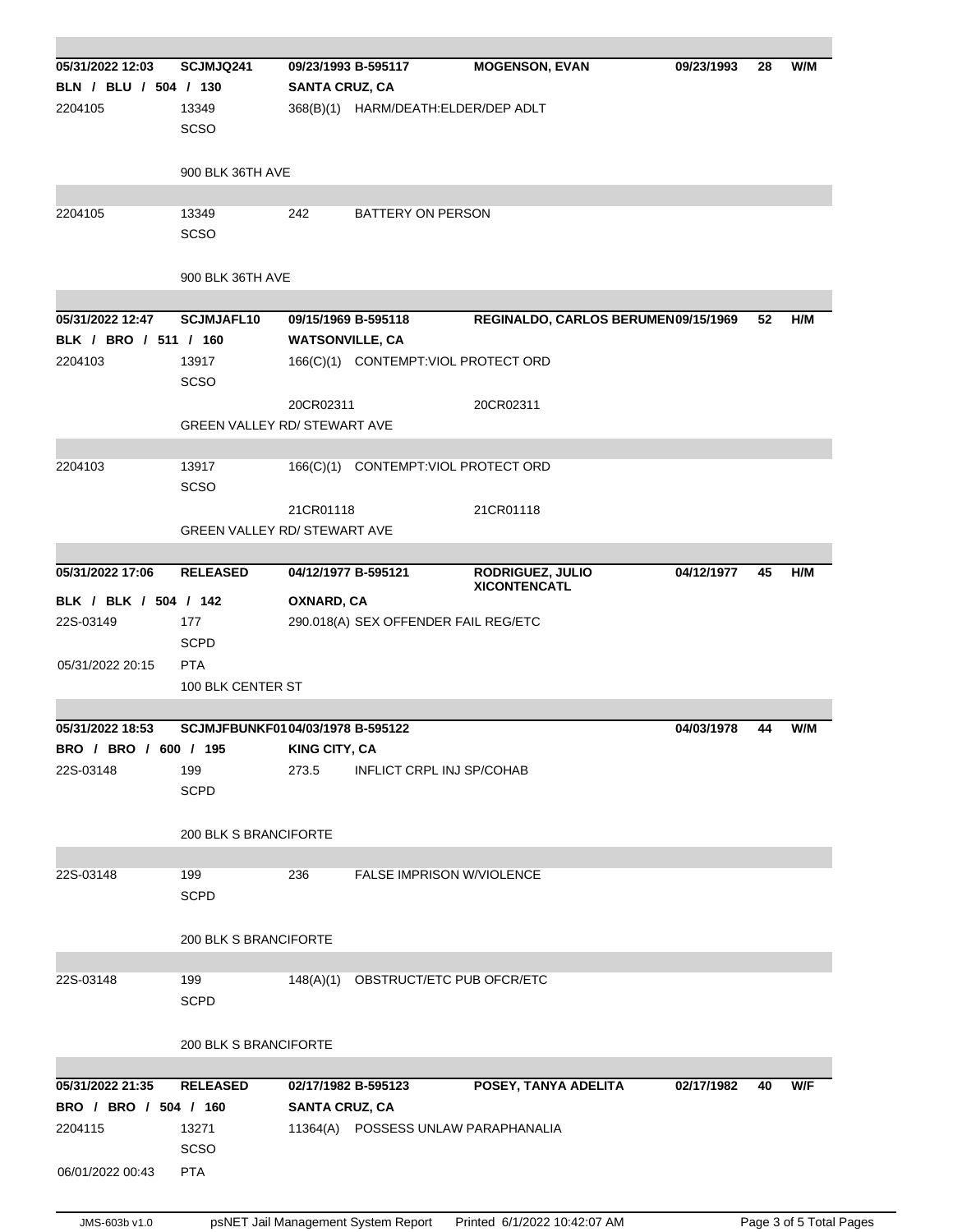|                       |                                           | <b>GRAHAM HILL RD/COVERED BRIDGE ROAD</b> |                                     |                                      |                     |    |     |  |  |
|-----------------------|-------------------------------------------|-------------------------------------------|-------------------------------------|--------------------------------------|---------------------|----|-----|--|--|
|                       |                                           |                                           |                                     |                                      |                     |    |     |  |  |
| 2204115               | 13271<br><b>SCSO</b>                      |                                           | 11377(A) POSSESS CNTL SUB           |                                      |                     |    |     |  |  |
| 06/01/2022 00:43      | <b>PTA</b>                                |                                           |                                     |                                      |                     |    |     |  |  |
|                       | <b>GRAHAM HILL RD/COVERED BRIDGE ROAD</b> |                                           |                                     |                                      |                     |    |     |  |  |
|                       |                                           |                                           |                                     |                                      |                     |    |     |  |  |
| 05/31/2022 22:19      | SCJMJIHOLD110 08/05/1994 B-595124         |                                           |                                     |                                      | 08/05/1994          | 27 | W/F |  |  |
| BLK / GRN / 510 / 162 |                                           | <b>SANTA CRUZ, CA</b>                     |                                     |                                      |                     |    |     |  |  |
| 22S-03124             | 148                                       |                                           | 273.5(A) CORP INJ ON SPOUSE/COHAB   |                                      |                     |    |     |  |  |
|                       | <b>SCPD</b>                               |                                           |                                     |                                      |                     |    |     |  |  |
|                       | FAIR AV/ MCPHERSON ST                     |                                           |                                     |                                      |                     |    |     |  |  |
| 22S-03124             | 148                                       | 211                                       | <b>ROBBERY</b>                      |                                      |                     |    |     |  |  |
|                       | <b>SCPD</b>                               |                                           |                                     |                                      |                     |    |     |  |  |
|                       | FAIR AV/ MCPHERSON ST                     |                                           |                                     |                                      |                     |    |     |  |  |
|                       |                                           |                                           |                                     |                                      |                     |    |     |  |  |
| 05/31/2022 22:43      | <b>RELEASED</b>                           | 01/31/1990 B-595125                       |                                     | KAPALKO, SEAN CHRISTOPHER 01/31/1990 |                     | 32 | W/M |  |  |
| BLN / BLU / 511 / 190 |                                           |                                           | <b>BOULDER CREEK, CA</b>            |                                      | <b>CONSTRUCTION</b> |    |     |  |  |
| 22S-03156             | 190                                       | 647(F)                                    | DISORD CONDUCT: ALCOHOL             |                                      |                     |    |     |  |  |
|                       | <b>SCPD</b>                               |                                           |                                     |                                      |                     |    |     |  |  |
| 06/01/2022 02:44      | 849(B)2                                   |                                           |                                     |                                      |                     |    |     |  |  |
|                       | 700 OCEAN ST                              |                                           |                                     |                                      |                     |    |     |  |  |
| 05/31/2022 23:00      | SCJMJIHOLD21 05/29/1990 B-595126          |                                           |                                     | <b>CURTIS, MICHAEL JOHN</b>          | 05/29/1990          | 32 | W/M |  |  |
| BRO / GRN / 601 / 170 |                                           | <b>SANTA CRUZ, CA</b>                     |                                     |                                      |                     |    |     |  |  |
| 22S-03152             | 146                                       | 647(F)                                    | DISORD CONDUCT: ALCOHOL             |                                      |                     |    |     |  |  |
|                       | <b>SCPD</b>                               |                                           |                                     |                                      |                     |    |     |  |  |
|                       |                                           |                                           |                                     |                                      |                     |    |     |  |  |
|                       | LEONARD ST / OCEAN ST                     |                                           |                                     |                                      |                     |    |     |  |  |
| 22S-03152             | 146                                       | 243(B)                                    | BATT PO/EMERG PRSNL/ETC             |                                      |                     |    |     |  |  |
|                       | <b>SCPD</b>                               |                                           |                                     |                                      |                     |    |     |  |  |
|                       |                                           |                                           |                                     |                                      |                     |    |     |  |  |
|                       | LEONARD ST / OCEAN ST                     |                                           |                                     |                                      |                     |    |     |  |  |
|                       |                                           |                                           |                                     |                                      |                     |    |     |  |  |
| 22S-03152             | 146                                       | 1203.2                                    | PROB VIOL:REARREST/REVOKE           |                                      |                     |    |     |  |  |
|                       | <b>SCPD</b>                               |                                           |                                     |                                      |                     |    |     |  |  |
|                       |                                           |                                           |                                     |                                      |                     |    |     |  |  |
|                       | LEONARD ST / OCEAN ST                     |                                           |                                     |                                      |                     |    |     |  |  |
|                       |                                           |                                           |                                     |                                      |                     |    |     |  |  |
| 05/31/2022 23:27      | SCJMJIHOLD111 08/23/1993 B-595127         |                                           |                                     | AMADOR, ALENA                        | 08/23/1993          | 28 | H/F |  |  |
| BRO / HAZ / 505 / 130 |                                           | APTOS, CA                                 |                                     |                                      |                     |    |     |  |  |
| 22S-03155             | 132                                       | 211                                       | <b>ROBBERY</b>                      |                                      |                     |    |     |  |  |
|                       | <b>SCPD</b>                               |                                           |                                     |                                      |                     |    |     |  |  |
| 05/31/2022 21:44      | F                                         |                                           | 664                                 |                                      |                     |    |     |  |  |
|                       | N BRANCIFORTE/SUNNYSIDE AVE               |                                           |                                     |                                      |                     |    |     |  |  |
| 22S-03155             | 132                                       |                                           | 148(A)(1) OBSTRUCT/ETC PUB OFCR/ETC |                                      |                     |    |     |  |  |
|                       | <b>SCPD</b>                               |                                           |                                     |                                      |                     |    |     |  |  |
|                       |                                           |                                           |                                     |                                      |                     |    |     |  |  |